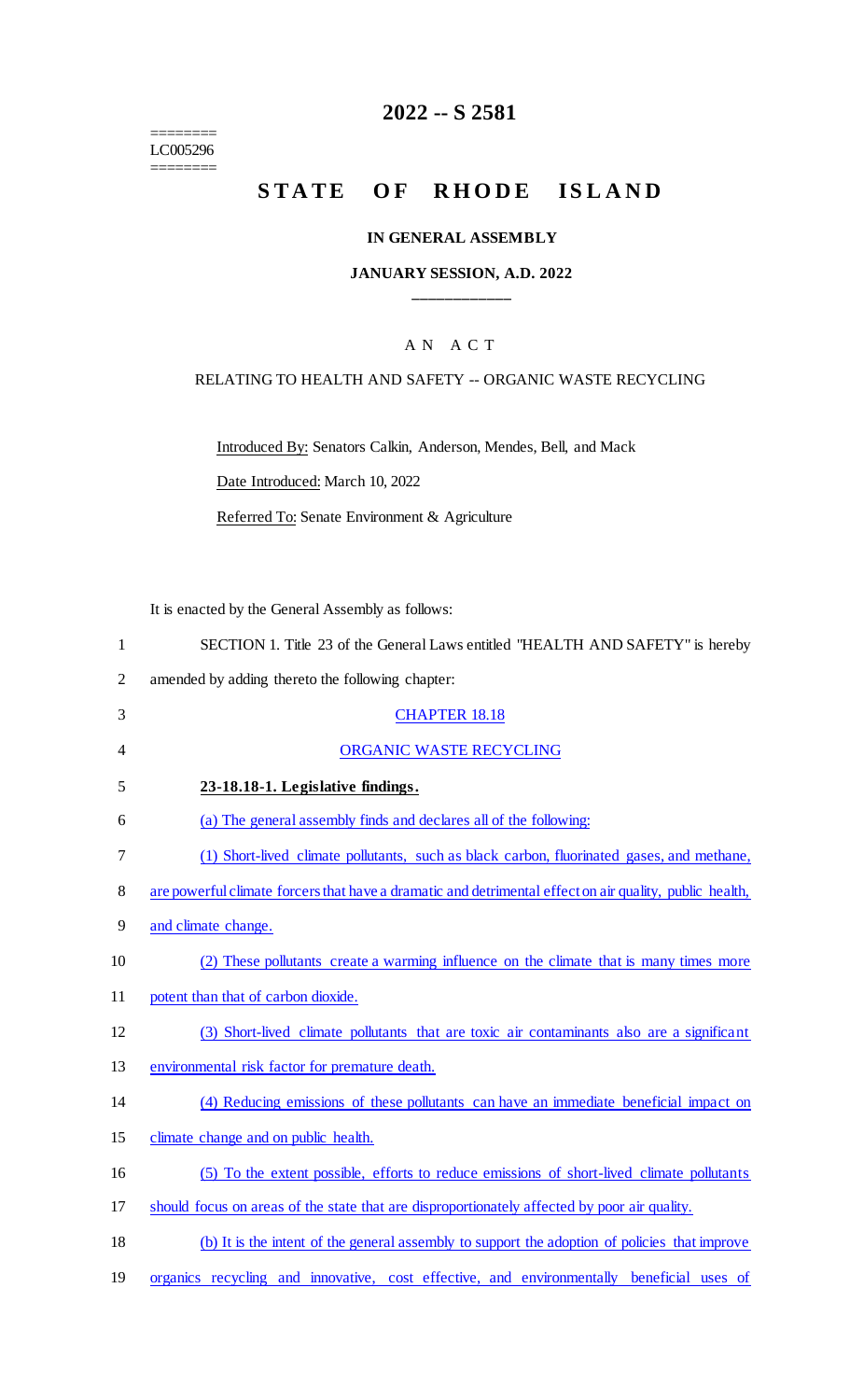biomethane derived from solid waste facilities. **23-18.18-2. Definitions.**  As used in this chapter: (1) "Commission" means the public utilities commission. (2) "Department" means the department of environmental management. (3) "Office" means the state office of energy resources. (4) "Strategy" means the strategy to reduce short-lived climate pollutants developed pursuant to § 23-18.18-3. **23-18.18-3. Short-lived climate pollutant strategy.**  (a) No later than January 1, 2024, the department of environmental management shall approve and begin implementing the comprehensive short-lived climate pollutant strategy developed pursuant to this section and § 23-18.18-4 to achieve a reduction in the statewide emissions of methane by forty percent (40%), hydrofluorocarbon gases by forty percent (40%), and anthropogenic black carbon by fifty percent (50%) below 2022 levels by 2030. (b) Prior to approving the short-lived climate pollutant strategy pursuant to subsection (a) of this section, the department shall do all of the following: (1) Coordinate with other state and local agencies and districts to develop measures identified as part of the strategy. (2) Provide a forum for public engagement by holding at least three (3) public hearings in geographically diverse locations throughout the state. (3) Evaluate the best-available scientific, technological, and economic information to ensure that the strategy is cost effective and technologically feasible. (4) Incorporate and prioritize, as appropriate, measures and actions that provide the 24 following co-benefits: 25 (i) Job growth and local economic benefits in the state. 26 (ii) Public health benefits. (iii) Potential for new innovation in technology, energy, and resource management practices. (c) The department of environmental management shall publicly notice the strategy described in subsection (a) of this section and post a copy of that strategy on the state board's Internet website at least one month prior to the department of environmental management approving the strategy pursuant to subsection (a) of this section. **23-18.18-4. Methane emissions reduction goals.**  (a) Consistent with § 23-18.18-3, methane emissions reduction goals shall include the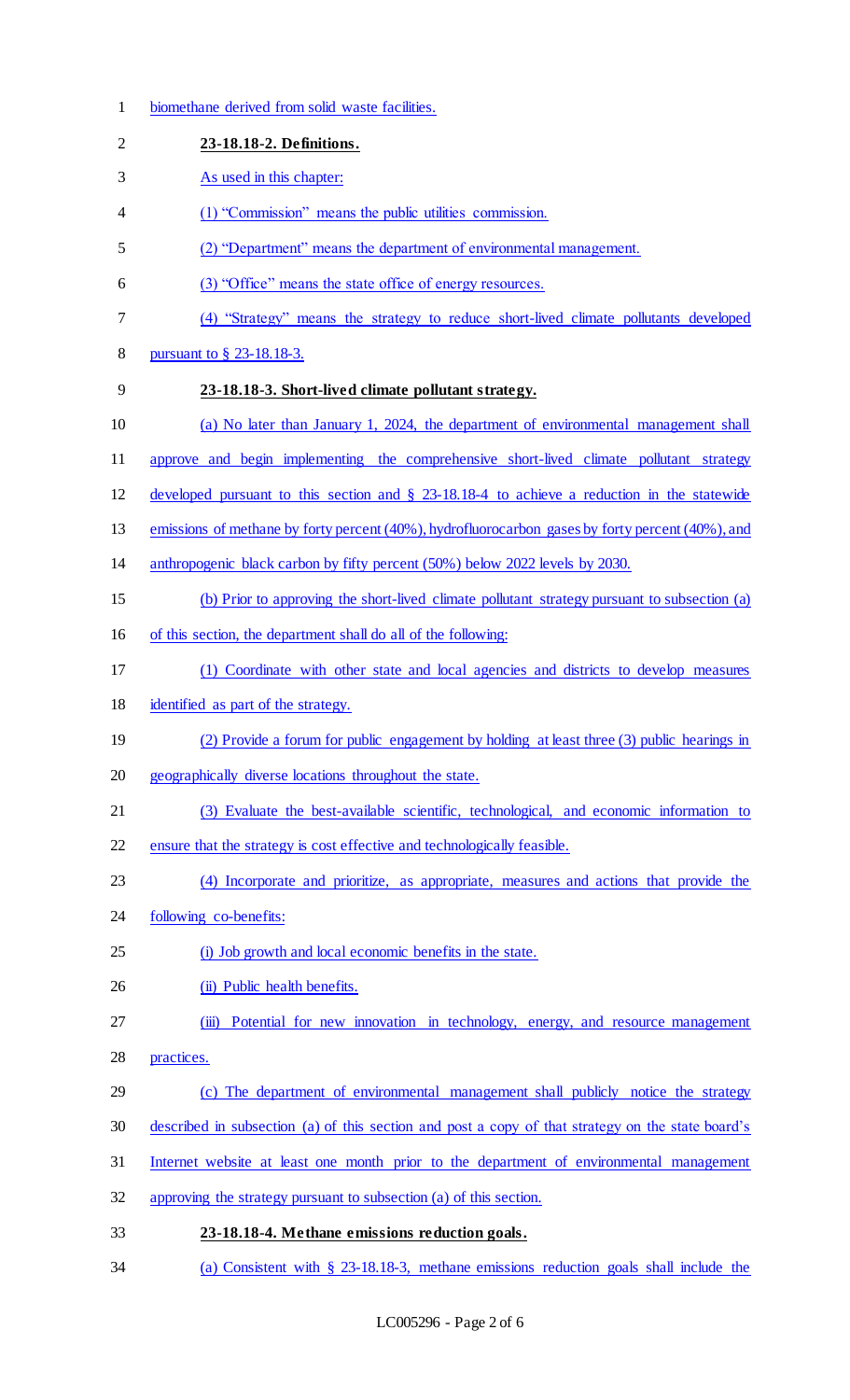- following targets to reduce the landfill disposal of organics: (1) A fifty percent (50%) reduction in the level of the statewide disposal of organic waste from the 2022 level by 2030. (2) A seventy-five (75%) percent reduction in the level of the statewide disposal of organic waste from the 2022 level by 2030. (b) Except as provided herein, the department shall not adopt, prior to January 1, 2025, requirements to control methane emissions associated with the disposal of organic waste in landfills other than through landfill methane emissions control regulations. **23-18.18-5. Dairy and livestock.**  (a) No later than July 1, 2024, the department, shall analyze the progress the dairy and livestock sector has made in achieving the goals identified in the strategy and specified herein. The analysis shall determine if sufficient progress has been made to overcome technical and market 13 barriers, as identified in the strategy. If the analysis determines that progress has not been made in meeting the targets due to insufficient funding or technical or market barriers, the department and upon consultation with stakeholders, may reduce the goal in the strategy for the dairy and livestock sectors, as identified herein (b) No later than January 1, 2024, the department, in consultation with the commission and 18 the office of energy resources, shall establish energy infrastructure development and procurement 19 policies needed to encourage dairy biomethane projects to meet the goal identified pursuant to this 20 chapter. (c) The department shall develop a pilot financial mechanism to reduce the economic uncertainty associated with the value of environmental credits from dairy-related projects producing low-carbon transportation fuels. The department shall make recommendations to the legislature for expanding this mechanism to other sources of biogas. (d) No later than January 1, 2024, the commission, in consultation with the department and 26 the office, shall direct gas corporations to implement not less than five (5) dairy biomethane pilot 27 projects to demonstrate interconnection to the common carrier pipeline system. For the purposes of these pilot projects, gas corporations may recover in rates the reasonable cost of pipeline infrastructure developed pursuant to the pilot projects. (e) Enteric emissions reductions shall be achieved only through incentive-based mechanisms until the department determines that a cost-effective, alternative is available considering the impact on animal productivity, and scientifically proven method of reducing enteric
- emissions is available and that adoption of the enteric emissions reduction method would not
- damage animal health, public health, or consumer acceptance. Voluntary enteric emissions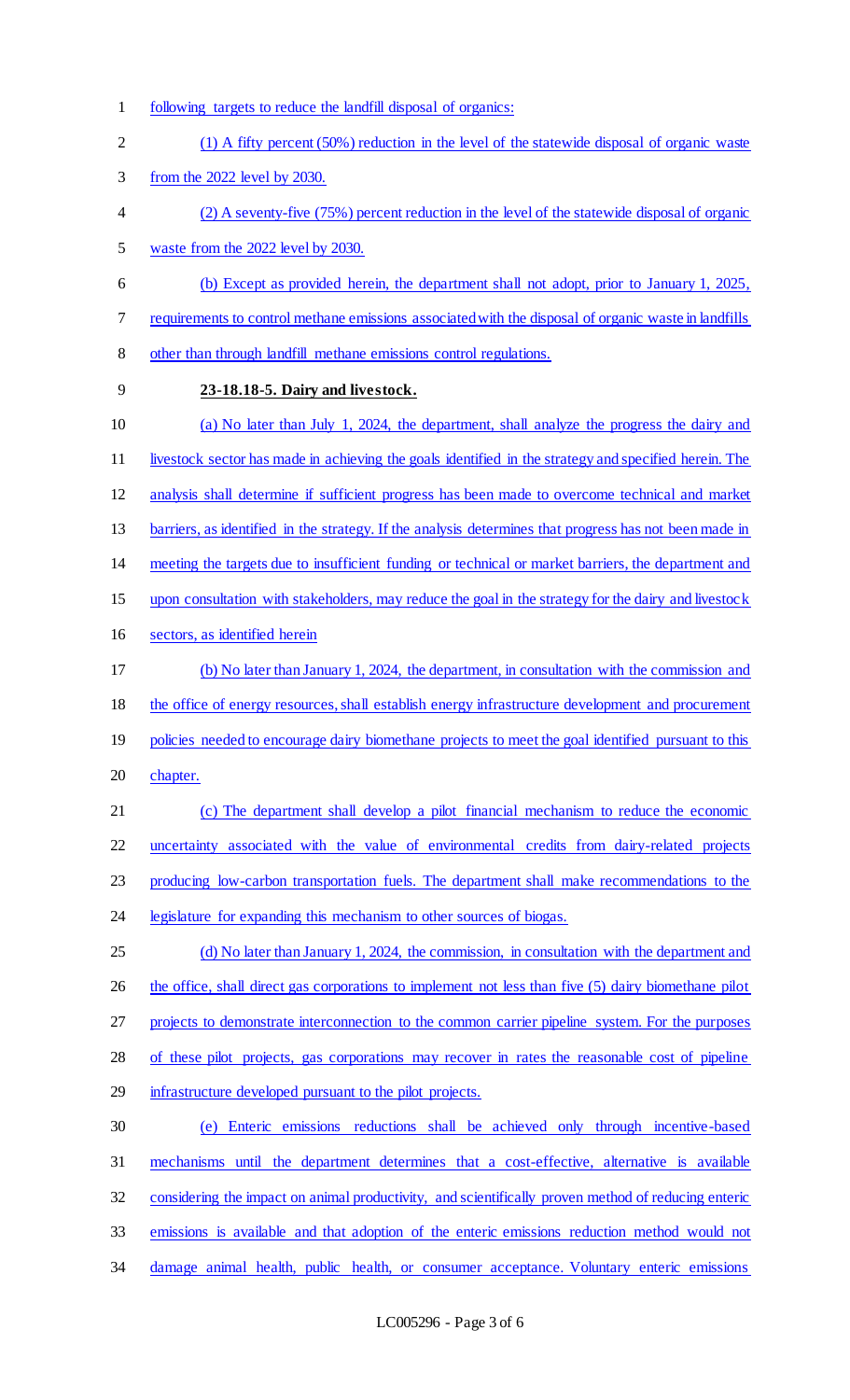reductions may be used toward satisfying the goals of this chapter. (f) Except as provided in this section, the department shall not adopt methane emissions reduction regulations controlling the emissions of methane from dairy operations or livestock operations to achieve greenhouse gas emissions reduction goals established pursuant to chapter 6.2 of title 42 ("act on climate"). (g) Nothing in this section shall limit the authority of the department to acquire planning and baseline information, including requiring the monitoring and reporting of emissions. (h) This section does not in any way affect the departments' authority to regulate emissions of criteria pollutants, toxic air contaminants, or other pollutants. **23-18.18-6. Goals.**  (a) The department shall adopt regulations to achieve the organic waste reduction goals for 2024 and 2030. The regulations shall comply with all of the following: (1) May require local jurisdictions to impose requirements on generators or other relevant entities within their jurisdiction and may authorize local jurisdictions to impose penalties on generators for noncompliance. (2) Shall include requirements intended to meet the goal that not less than twenty percent (20%) of edible food that is currently disposed of is recovered for human consumption by 2030. (3) Shall not establish a numeric organic waste disposal limit for individual landfills. (4) May include different levels of requirements for local jurisdictions and phased timelines based upon their progress in meeting the organic waste reduction goals for 2024 and 2030. The department shall base its determination of progress on relevant factors, including, but not limited to, reviews conducted, the amount of organic waste disposed compared to the 2014 level, per capita disposal rates, and other relevant information provided by a jurisdiction. 24 (5) May include penalties to be imposed by the department for noncompliance. If penalties are included, they shall not exceed the amount authorized. 26 (6) Shall take effect on or after January 1, 2024, except the imposition of penalties shall not take effect until two (2) years after the effective date of the regulations. (b) A local jurisdiction may charge and collect fees to recover the local jurisdiction's costs incurred in complying with the regulations adopted pursuant to this section. **23-18.18-7. Infrastructure development.**  (a) No later than July 1, 2024, the department shall analyze the progress that the waste sector, state government, and local governments have made in achieving the organic waste reduction goals for 2024 and 2030. The analysis shall include all of the following: (1) The status of new organics recycling infrastructure development, including the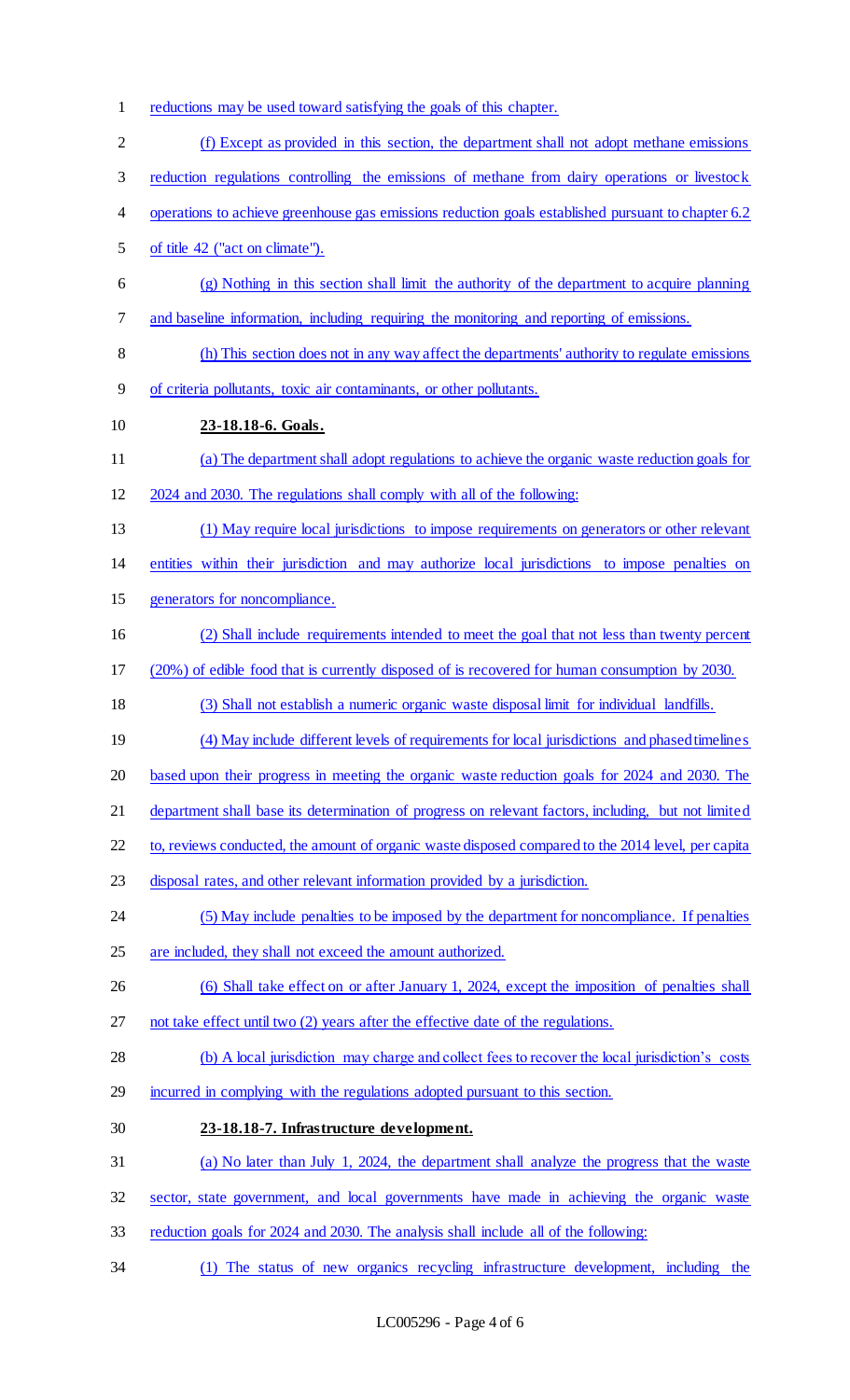- commitment of state funding and appropriate rate increases for solid waste and recycling services
- 2 to support infrastructure expansion.
- (2) The progress in reducing regulatory barriers to the siting of organics recycling facilities
- and the timing and effectiveness of policies that will facilitate the permitting of organics recycling
- infrastructure.
- (3) The status of markets for the products generated by organics recycling facilities,
- including cost-effective electrical interconnection and common carrier pipeline injection of digester
- biomethane and the status of markets for compost, biomethane, and other products from the
- recycling of organic waste.
- (b) If the department determines that significant progress has not been made on the items
- 11 analyzed pursuant to this chapter the department may include incentives or additional requirements
- in the regulations facilitate progress towards achieving the organic waste reduction goals for 2024
- 13 and 2030. The department may, upon consultation with stakeholders, recommend to the general
- assembly revisions to those organic waste reduction goals.

# **23-18.18-8. Local authority.**

- This chapter shall not limit the authority of a local jurisdiction to adopt, implement, or
- 17 enforce requirements in addition to those set forth in the regulations adopted pursuant to this
- chapter.
- SECTION 2. This act shall take effect upon passage.

======== LC005296 ========